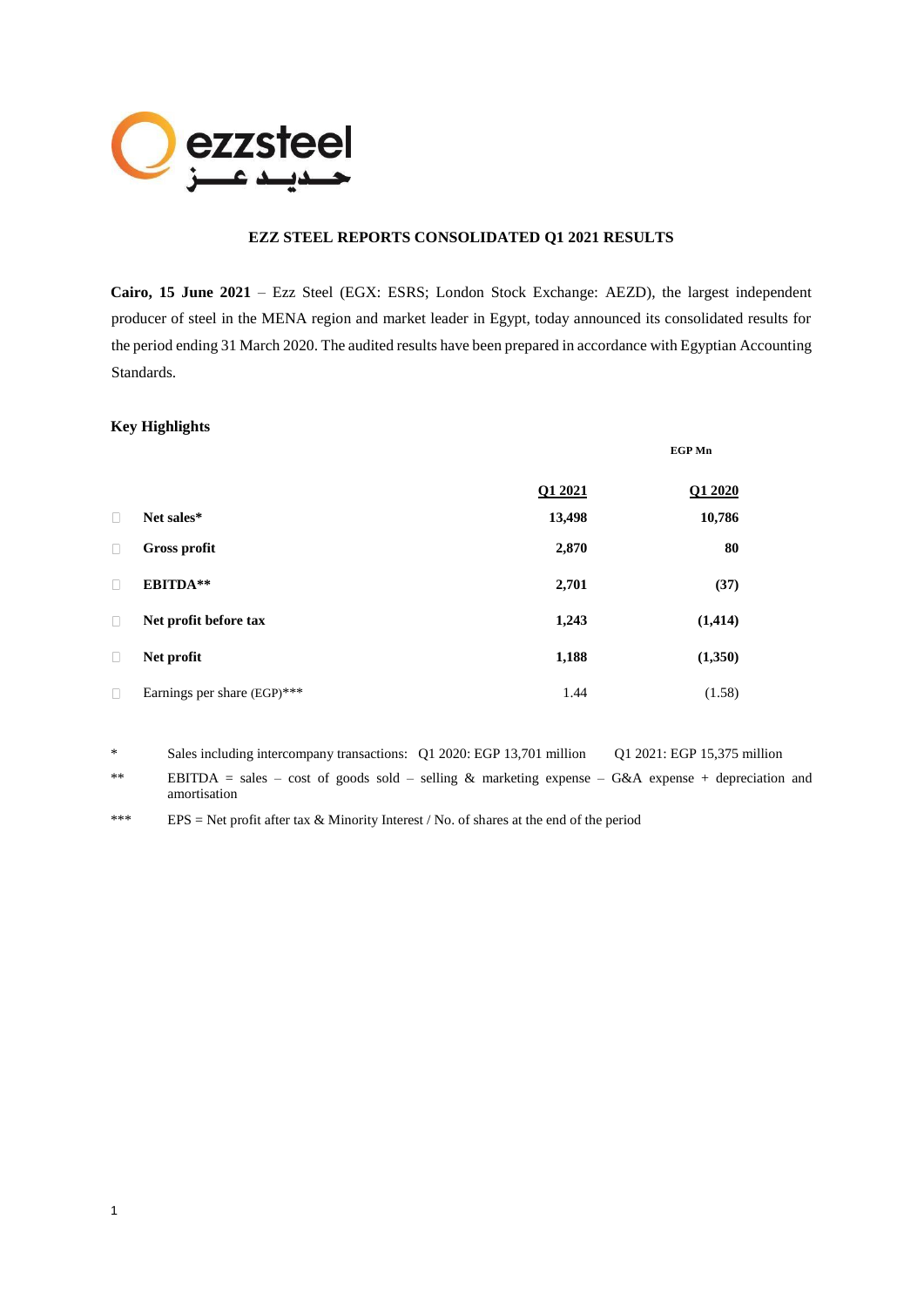# **For further information: Ezz Steel**

| Ahmed Nabil | +20 2 27989844 | $+201001777703$ |
|-------------|----------------|-----------------|
| Haya Azab   | $+20227989900$ | $+201229988739$ |

#### **Comment**

Commenting on the results, Mr. Mamdouh El Rouby, Chairman of Ezz Steel, said:

# "**1,188 million Egyptian Pounds was the net profit after tax realised by Ezz Steel on a consolidated basis in Q1 2021.**

This achievement came after a year to remember. In 2020, the harsh economic effect of the COVID-19 pandemic led to a global shrinkage in the consumption of steel products, which limited international trade of steel and put pressure on product prices. The exception was China, which was able to recover faster than others and resume normal economic activities quickly, including steel production and consumption. As China represents about two thirds of the world's demand and supply of steel, iron ore prices remained high throughout the year. This led to a decorrelation between raw materials prices and product prices, thus increasing pressure on international producers.

In 2020, the building materials sector in Egypt – just as the case with many other sectors affected by the pandemic– experienced shrinkages. Local rebar consumption in 2020 reached 6.9MT (down 7% yoy). The temporary suspension of issuing new permits for residential buildings from May to November 2020 – a decision taken to tackle a decades-long practice of unregulated building – affected demand from the household sector. On the other hand, however, government's national mega-projects and its major infrastructure initiatives were instrumental in supporting the economy and preventing further shrinkage. The latent demand awaiting expiry of the six-month building permits suspension period in November 2020 helped increase rebar consumption starting 4Q20. Ezz Steel was able to compete effectively while reflecting the raw materials price increases in the pricing of rebars; the market absorbed such price increases. Launching the modified regulations for new building permits on 18 December 2020, "Planning & Building Regulations and Requirements", has been an important catalyst.

Ezz Steel never lost track of its role as a leading manufacturer of steel in Egypt. Way ahead of its competitors, the company continued to produce the newly introduced high steel grade B500WDR which is now its standard rebar specification. After closely collaborating with research centres, universities, and government bodies, for almost 18 months, grade B500WDR was successfully incorporated in the Egyptian code (ECP 203 – 2020) in November 2020. With its superior properties (strength, weldability, ductability and suitability for earthquake design codes), as well as its considerable savings in quantity, it is gradually becoming the product of choice in the Egyptian market. This is further strengthening the company's technical superiority.

With respect to flat steel, a significant development has occurred in local market, where Ezz Steel is one of the most important suppliers: after years of hovering around the 1.2 million tons per year in local consumption, market size expanded to 1.5 million tons, backed by increasing demand from national mega-projects and high level of consumption by cold rollers. Local consumption in 1Q21 continued with the same drive. Flat steel Hot Rolled Coils (HRC) sales volume reached 519 thousand tons in 1Q21, an increase of 8% over 4Q20; this being supported by the positive GDP growth Egypt -amongst very few countries- maintained in 2020.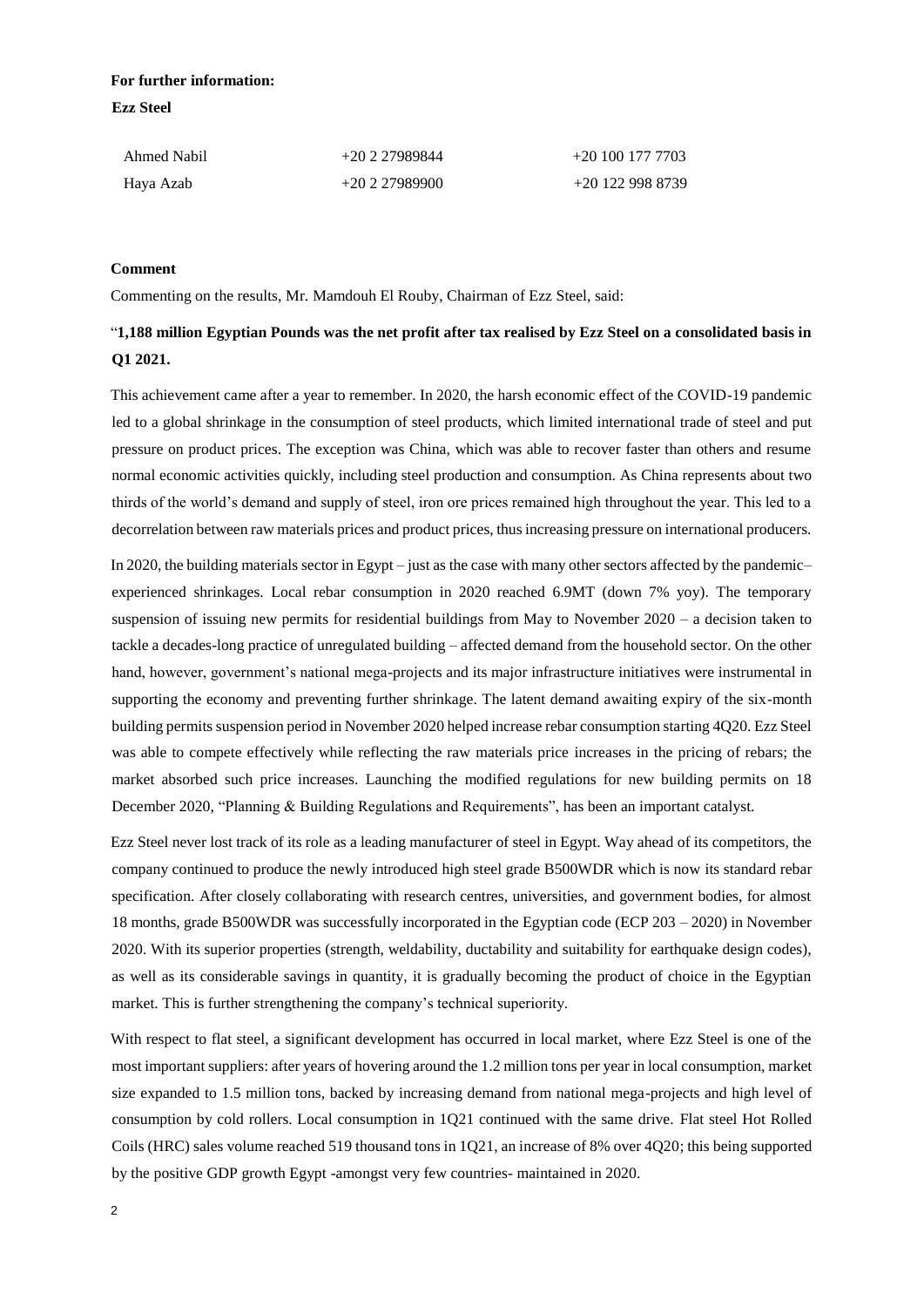Globally, receding infection rates after the first wave of the pandemic and the expectation of imminent vaccines in 3Q20 allowed many countries to resume normal economic activities, helping the steel market regain some momentum. Consequently, demand for flat steel increased and prices firmed. Ezz Steel has been putting emphasis on flat steel exports. With its flexible electric arc furnace (EAF) technology, Ezz Steel was able to swiftly direct its molten steel capacity in Sokhna, Suez, to the production of HRC to satisfy the growing demand. In addition, the HRC mill in Dekheila, Alexandria, has been also producing to capacity. The advanced technical abilities of both mills enable the company to maximise thin gauge production and capitalise on this niche market. As of 4Q20, HRC exports leaped to a much higher level than previous quarters in 2020 reaching 263 thousand tons (more than double 3Q20). Such high level was maintained in 1Q21 with 259 thousand tons of exports. Exports sales proceeds reached USD 208 million in 1Q21 compared to USD 137 million in 4Q20, an increase of 53%.

Egyptian industry associations have been in discussions with the government with the aim of reconsidering natural gas price, given it is high compared to that paid by steel manufacturers in other natural gas producing countries. On interest rates, the Central Bank of Egypt's considerable reductions of interest rates on Egyptian Pound in 2020, and the initiative to finance working capital facilities for manufacturing companies at a reduced rate, benefited the company as the overall interest expense was reduced.

A significant step in the restructuring of the group companies was accomplished by mid-2020. Ezz Steel increased its shareholding stake in EZDK from 55% to 64% in return of EZDK fully acquiring EFS and ERM. Although COVID-19 delayed the aspired positive outcome due to synergy, size and strength of EZDK as an integrated steel company, performance in 1Q21 clearly demonstrate that matters are on the right track.

#### **About Ezz Steel**

Ezz Steel is the largest independent steel producer in the Middle East and North Africa, and the Egyptian market leader, with a total capacity of 7 million tonnes of finished steel products per annum. The company was established on 2/4/1994 as an Egyptian joint stock company in accordance with the provisions of Law No. 159 for the year 1981.

In 2020, the Company produced 3.1 million tonnes of long products (typically used in construction) and 1.3 million tonnes of flat products (typically used in engineering industries, automotive, steel pipes and consumer products). Ezz Steel deploys the latest in modern steel-making technology and is committed to further increasing vertical integration across its plants, boosting operational flexibility.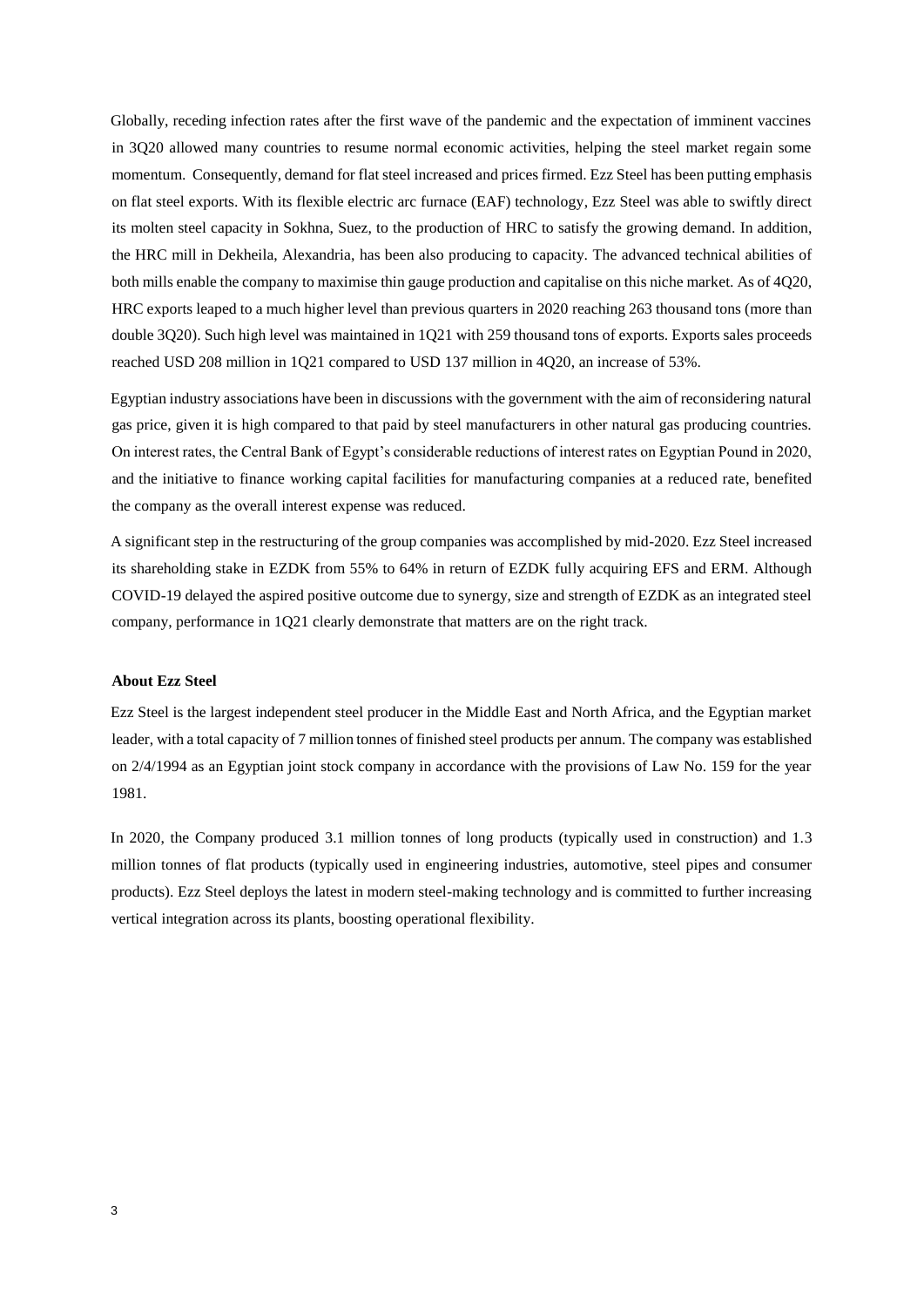#### **Operational Review**

All of the below financial breakdowns are based on Ezz Steel's consolidated financials, which include the consolidated financial performance of EZDK. Following the latter's acquisition of EFS/ERM, both are full subsidiaries of EZDK.

## **Sales**

Consolidated net sales for Q1 2021 were EGP 13.5 billion compared to EGP 10.79 billion during Q1 2020, representing an increase of 25%. This resulted mainly from an increase in flat sales volume by 65%, and an increase in both the long and flat average selling prices by 37% and 44% respectively, more than compensating for a decrease in long sales volume.

#### **Sales after elimination**

#### *EGPMn*

|              | <b>Ezz Steel</b><br><b>Standalone</b> | <b>EZDK</b><br><b>Consolidated</b> | <b>Ezz Steel</b><br><b>Consolidated</b> |
|--------------|---------------------------------------|------------------------------------|-----------------------------------------|
| Long         | 2,038                                 | 4,893                              | 6,930                                   |
| Flat         | $\overline{\phantom{a}}$              | 6,373                              | 6,373                                   |
| Others       | $\overline{\phantom{a}}$              | 195                                | 195                                     |
| <b>Total</b> | 2,038                                 | 11,461                             | 13,498                                  |

Long steel products accounted for EGP 6.93 billion, or 51% of sales in Q1 2021, while flat steel products represented 47% of sales at EGP 6.37 billion. Long product exports accounted for 14% of total long sales. Flat product exports accounted for 52% of total flat sales.

| <b>Sales Value</b> |                 |               |               |               |
|--------------------|-----------------|---------------|---------------|---------------|
| <b>EGPMn</b>       | <b>Domestic</b> | $\frac{0}{2}$ | <b>Export</b> | $\frac{0}{0}$ |
| Long               | 5,971           | 86%           | 959           | 14%           |
| Flat               | 3,086           | 48%           | 3,287         | 52%           |

Long sales volumes were 595 thousand tonnes during Q1 2021, 37% lower than the 941 thousand tonnes sold in Q1 2020. It is worth noting that Q1 2020 was the last full quarter before the negative effect of COVID-19 and the suspension of building permits. As of Q3 2020 the company started to direct molten steel capacity in Sokhna to produce flat steel instead of long. This explains the increase in consolidated flat sales volume to reach 535 thousand tonnes, a leap of 66% in Q1 2021 over Q1 2020.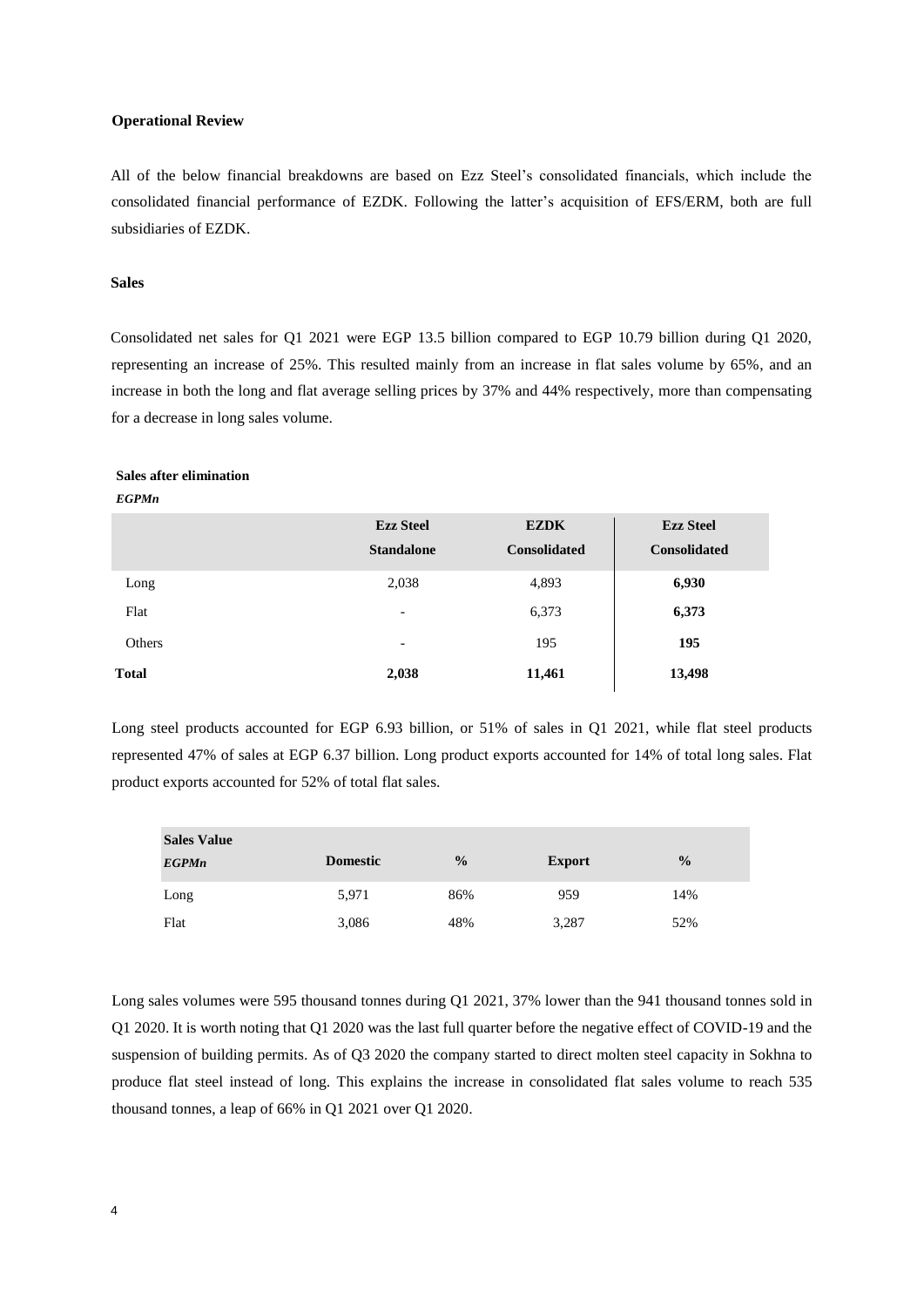The group's consolidated sales volumes totalled 1.13 million tonnes in Q1 2021, a decrease of 10% from the 1.26 million tonnes in Q1 2020.

# **Production**

Long steel production volumes totalled 715 thousand tonnes during Q1 2021, down 23% compared to 932 thousand tonnes in Q1 2020.

Flat steel production volumes however increased by 40% to 500 thousand tonnes for the period, compared to 357 thousand tonnes in Q1 2020.

## **Cost of Goods Sold**

Consolidated Cost of Goods Sold for Q1 2021 represented 79% of sales, compared to 99.25% of sales in Q1 2020. This led to an increase in the gross profit margin from 0.25% in Q1 2020 to 21% in Q1 2021. Ezz Steel Standalone reported a COGS/Sales ratio of 87% for Q1 2021, compared to 99% in Q1 2020.

|                   | <b>ESR</b>        | <b>EZDK</b>         | <b>Ezz Steel</b>    |
|-------------------|-------------------|---------------------|---------------------|
| <b>EGPMn</b>      | <b>Standalone</b> | <b>Consolidated</b> | <b>Consolidated</b> |
| Sales             | 2,038             | 11,461              | 13,498              |
| <b>COGS</b>       | 1,765             | 8,864               | 10,628              |
| <b>COGS/Sales</b> | 87%               | 77%                 | 79%                 |

## **Gross profit**

Gross profit of 2.87 billion was recorded for Q1 2021 for Ezz Steel consolidated, compared to a gross loss of 80 million in Q1 2020.

# **EBITDA**

Ezz Steel consolidated EBITDA for Q1 2021 amounted to EGP 2.7 billion, compared to an EBITDA loss of EGP 37 million in Q1 2020.

## **Tax**

During Q1 2020, Ezz Steel had deferred taxes in the amount of EGP 37.3 million and income tax of EGP 18.2 million.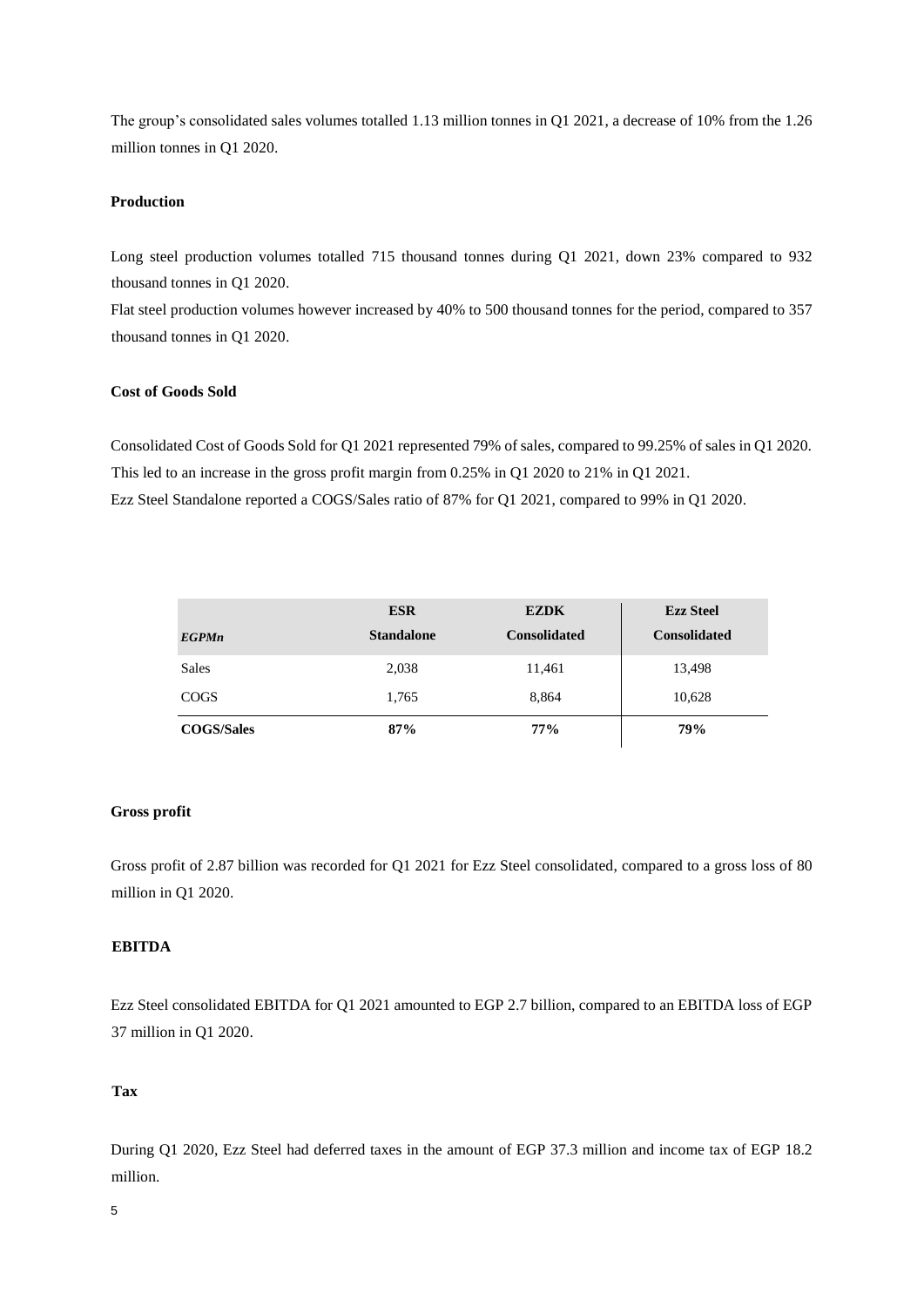### **Net profit**

Net profit after tax reached EGP 1,188 million in Q1 2021, compared to a loss of EGP 1,350 million during the same period in 2020.

#### **Net result after tax and minority interests**

Net result after tax and minority interests recorded a profit of EGP 784 million for Q1 2021, compared to a loss of EGP 860 million during the same period in 2020.

#### **Liquidity and capital resources**

At the end of the period, Ezz Steel had cash on hand of EGP 2.95 billion and net debt of EGP 33.5 billion.

#### **Outlook**

Some decisions and decrees to complement the requirements for building are expected to be announced during the year: in particular to guide implementation. This will have a good impact as it would end of the state of anticipation that prevailed in the local market for rebars. As for Ezz Steel, production of the high-grade steel B500WDR would effectively support Ezz Steel's sales efforts. The company also follows the developments of the flat steel markets, locally and internationally, with the objective to continue to be competitive; Ezz Steel will benefit from its strong distribution network that comprises major consumers and international trade companies.

Ezz Steel keeps a close eye on "Green Steel" initiatives worldwide. The company stands to benefit from its low carbon footprint: not only is the reliance on a feedstock of DRI -reduced by natural gas- and scrap is much more favourable than blast furnaces as far as emissions are concerned, but, additionally, upstream from this, the electric energy for all the company's electric arc furnaces relies on Egypt's power generation which is mostly natural gas based. Carbon dioxide (CO2) emissions of Ezz Steel is calculated to be 1.22 tons/ton of molten steel, about half the 2.33 tons of the blast furnace route, and 36% lower than the world average of 1.85 tons. With the discussions on carbon tax in Europe gaining momentum, the company would be able to monetize its relatively low carbon footprint in due course.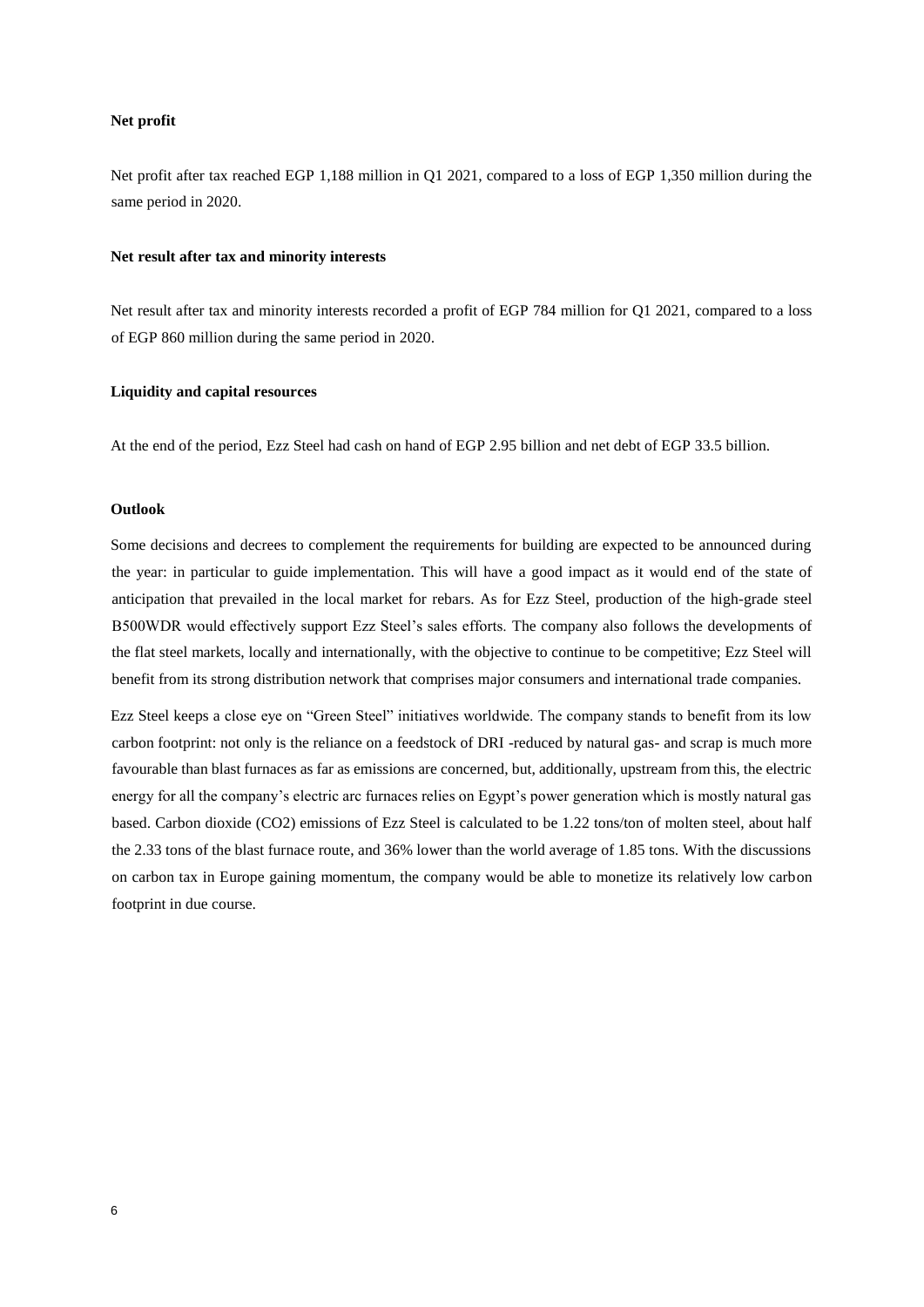## **Divisional Overview**

| <b>EZDK Standalone</b><br>Sales (EGP):      |              | Q1 2021 | Q1 2020  |
|---------------------------------------------|--------------|---------|----------|
| Value:                                      | Mn           | 8,847   | 8,034    |
| Volume:                                     |              |         |          |
| Long:                                       | 000 Tonnes   | 390     | 674      |
| Flat:                                       | 000 Tonnes   | 311     | 283      |
| Exports as % of Sales:                      |              |         |          |
| Long:                                       |              | 21%     | 7%       |
| Flat:                                       |              | 41%     | 37%      |
| EBITDA:                                     | Mn           | 1,859   | 211      |
| <b>Production:</b>                          |              |         |          |
| Long Products:                              | 000 Tonnes   | 487     | 457      |
| Flat Products:                              | 000 Tonnes   | 280     | 287      |
| Billets:                                    | 000 Tonnes   | 500     | 519      |
|                                             |              |         |          |
| <b>Ezz Steel Standalone</b><br>Sales (EGP): |              |         |          |
| Value:                                      | Mn           | 2,092   | 1,994    |
| Volume:                                     | 000 Tonnes   | 176     | 232      |
| Exports as % of Sales:                      |              |         |          |
| EBITDA:                                     | Mn           | 213     | (81)     |
| <b>Production:</b>                          |              |         |          |
| Long Products:                              | 000 Tonnes   | 194     | 217      |
| <b>Billets:</b>                             | 000 Tonnes   | 224     | 203      |
| <b>EZDK</b> Consolidated*<br>Sales (EGP):   |              |         |          |
| Value:                                      | Mn           | 11,461  | 8,859    |
| Volume:                                     |              |         |          |
| Long:                                       | $000$ Tonnes | 424     | 718      |
| Flat:                                       | 000 Tonnes   | 535     | 323      |
| Exports as % of Sales:                      |              |         |          |
| Long:                                       |              | 20%     | 5%       |
| Flat:                                       |              | 52%     | 40%      |
| EBITDA:                                     | Mn           | 2,500   | 54       |
| <b>EBT</b>                                  | Mn           | 1,146   | (1, 144) |
| Net Profit                                  | Mn           | 1,023   | (1,079)  |
| <b>Production:</b>                          |              |         |          |
| Long Products:                              | 000 Tonnes   | 522     | 715      |
| Flat Products:                              | 000 Tonnes   | 500     | 357      |
| Billets:                                    | 000 Tonnes   | 532     | 723      |

\*Figures include ERM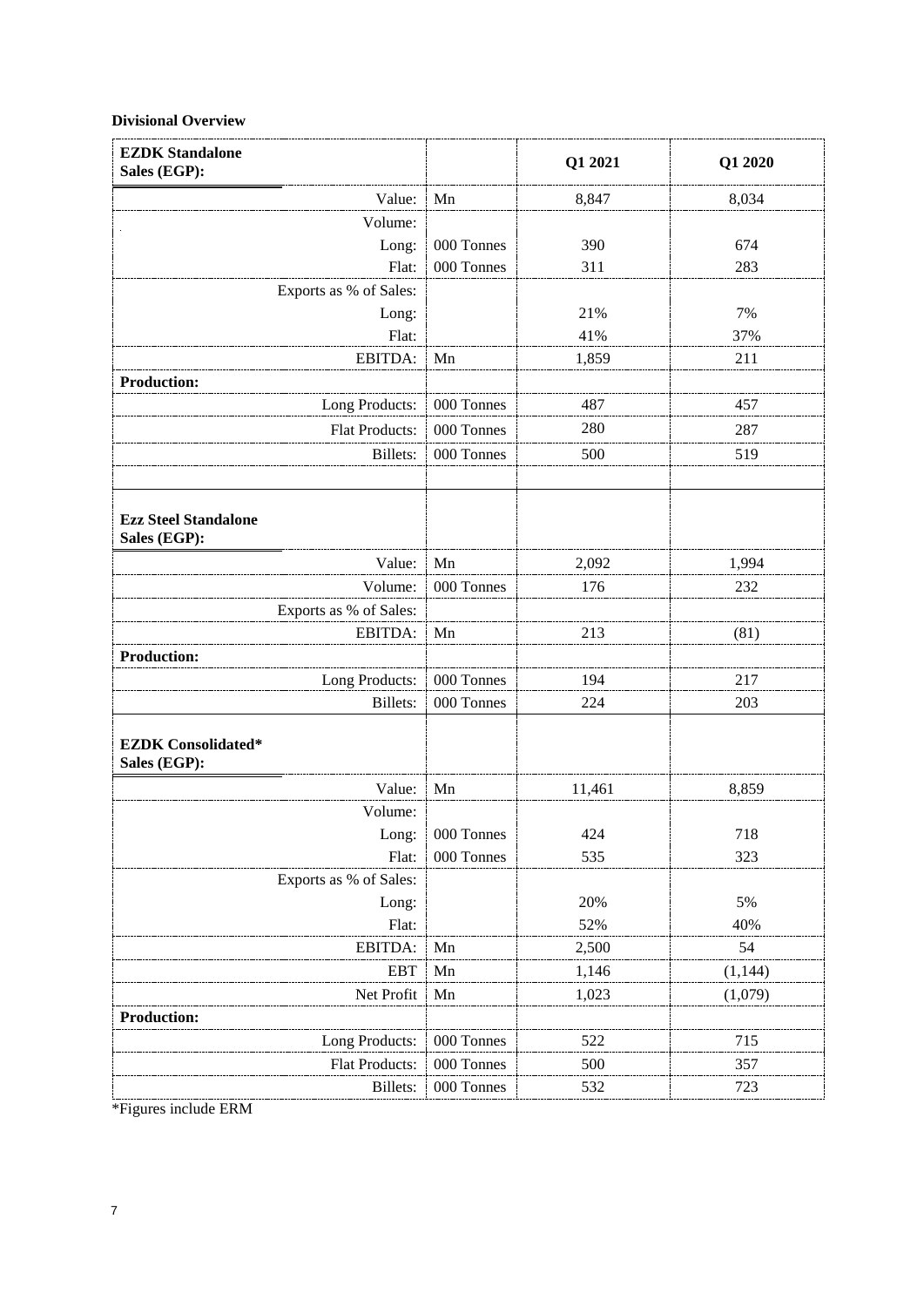| <b>Ezz Steel Consolidated</b><br>Sales (EGP): |            | Q1 2021 | Q1 2020  |
|-----------------------------------------------|------------|---------|----------|
| Value:                                        | Mn         | 13,498  | 10,786   |
| Volume:                                       |            |         |          |
| Long:                                         | 000 Tonnes | 595     | 941      |
| Flat:                                         | 000 Tonnes | 535     | 323      |
| Exports as % of Sales:                        |            |         |          |
| Long:                                         |            | 14%     | 5%       |
| Flat:                                         |            | 52%     | 40%      |
| <b>EBITDA:</b>                                | Mn         | 2,701   | (37)     |
| <b>EBT</b>                                    | Mn         | 1,243   | (1, 414) |
| Net Profit                                    | Mn         | 1,188   | (1,350)  |
| <b>Production:</b>                            |            |         |          |
| Long Products:                                | 000 Tonnes | 715     | 932      |
| <b>Flat Products:</b>                         | 000 Tonnes | 500     | 357      |
| Billets:                                      | 000 Tonnes | 756     | 926      |
|                                               |            |         |          |